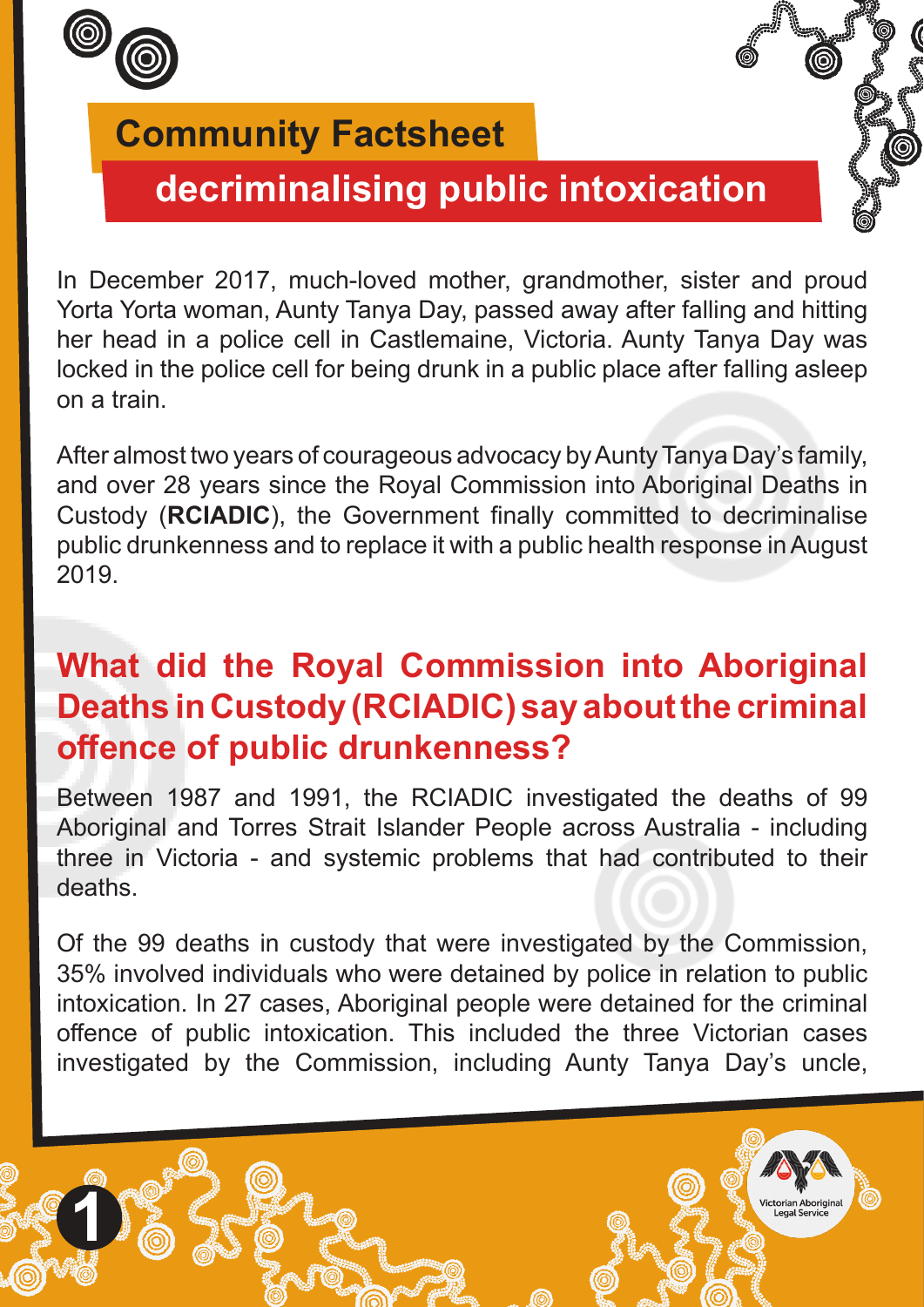

# **decriminalising public intoxication**

Harrison Day. A further eight cases involved Aboriginal people in NSW, SA and NT who were detained in relation to public intoxication, under protective custody laws rather than criminal laws.

The RCIADIC made 339 recommendations to end Aboriginal deaths in custody, including that the criminal offence of public drunkenness be abolished and that Governments establish non-custodial facilities for the care and treatment of intoxicated persons, such as sobering up centres. The Commission also recommended that police be required by law to consider and use alternatives to detaining intoxicated people in police cells.

## **How does the criminal offence of public intoxication affect Aboriginal people?**

Criminal charges of public intoxication are disproportionately used by police against Aboriginal people. Whilst Aboriginal people make up 0.8% of the Victorian population, [6.5%](https://files.justice.vic.gov.au/2021-06/Seeing%20the%20Clear%20Light%20of%20Day%20ERG%20report.pdf?knP0AlzuQ27Ml_bI_PgjdeHk_3YdD7vt=#page=30) of all public intoxication offences between 2014 and 2019 were recorded against Aboriginal people. The arrest and detention of Aunty Tanya Day demonstrates how Aboriginal people are brought to police stations when they pose no danger to anyone and is a clear example of how [systemic racism](http://www.vals.org.au/wp-content/uploads/2022/01/Community-fact-sheet-Systemic-Racism.pdf) affects Aboriginal people.

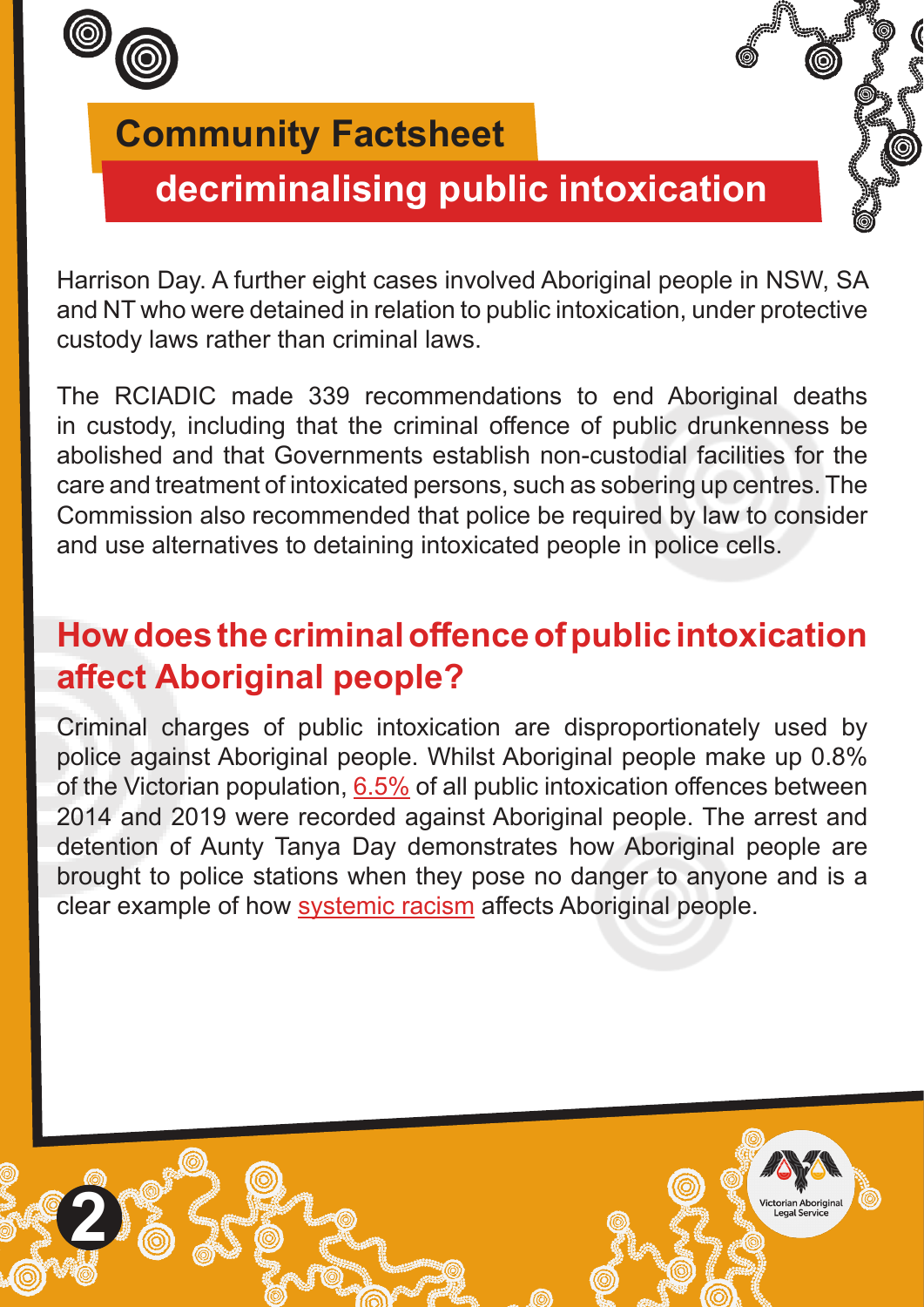

**3**

## **Community Factsheet**

**decriminalising public intoxication**

# **What is protective custody and how does it affect Aboriginal people?**

In all States and Territories, aside from Victoria and Queensland, public intoxication is not a criminal offence. However, Aboriginal people continue to be locked up in police cells when they are intoxicated in public. This is because police have the power to detain an intoxicated individual for "their own protection" or the "protection of others". This is called "protective custody" and Aboriginal people continue to be detained under these laws at disproportionate rates to the detriment of their safety and often their lives.

In South Australia,  $41\%$  of people who are detained for public intoxication under protective custody laws are Aboriginal. In the Northern Territory, almost everyone who is detained for public intoxication [\(92%](https://files.justice.vic.gov.au/2021-06/Seeing%20the%20Clear%20Light%20of%20Day%20ERG%20report.pdf?knP0AlzuQ27Ml_bI_PgjdeHk_3YdD7vt=#page=39)) is Aboriginal.

**VALS strongly opposes protective custody laws.**

# **What has happened in Victoria since the RCIADIC?**

Since 1991, there have been several inquiries in Victoria that have reaffirmed the need to decriminalise public intoxication, including a Parliamentary [Inquiry into Public Drunkenness](https://www.parliament.vic.gov.au/images/stories/committees/dcpc/Public_drunkenness/2001_Jun_Final_Report_Public_Drunkenness.pdf) in 2001 and a [2005 Review](https://www.justice.vic.gov.au/victorian-implementation-review-of-recommendations-volume-1) of the Government's progress in implementing the RCIADIC recommendations.

Finally, in 2019, on the eve of the Coronial Inquest into the death of Aunty Tanya Day, the Government [announced](https://www.premier.vic.gov.au/new-health-based-response-public-drunkenness) that it would decriminalise public intoxication and replace it with a public health response. The Government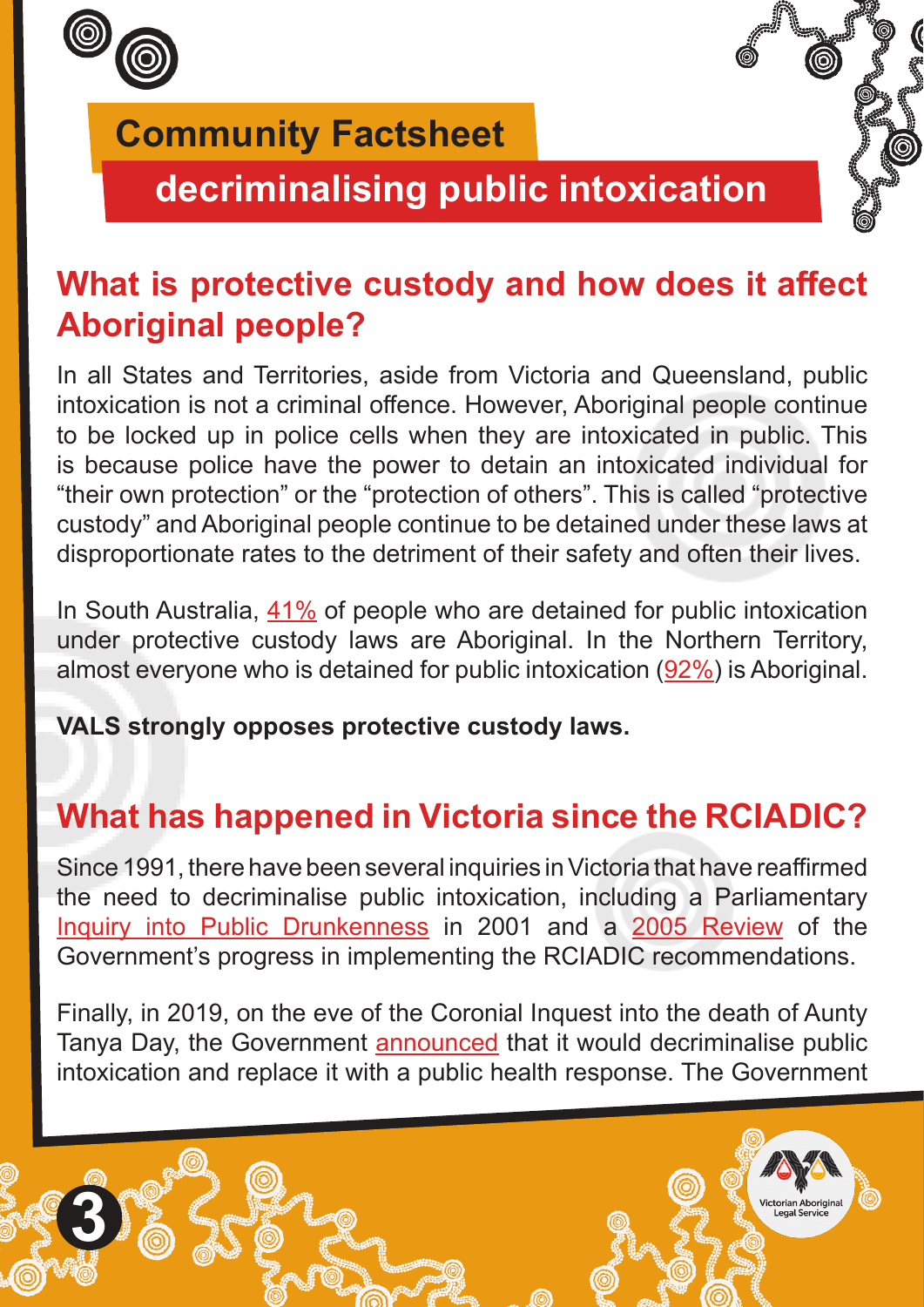

**4**

## **Community Factsheet**

# **decriminalising public intoxication**

established an Expert Reference Group (**ERG**), to provide advice on what needed to be done to implement this reform. The ERG included two Aboriginal experts – Nerita Waight, CEO of VALS; and Helen Kennedy, then Chief Operation Officer at VACCHO – and two non-Aboriginal experts, including a former Assistant Commissioner of Police.

#### **What did the Coronial Inquest recommend?**

In 2020, the Coronial Inquest into the death of Aunty Tanya Day [found that:](https://www.hrlc.org.au/news/2021/12/17/trial-sites-to-test-health-response-to-public-drunkenness-announced-day-family-respond)

- Police should have taken Aunty Tanya to hospital or sought urgent medical attention, instead of arresting and detaining her.
- Aunty Tanya's death was clearly preventable had she not been taken into police custody.
- The checks the police officers conducted on Aunty Tanya whilst she was in the police cell were inadequate, and that the police officers failed to take proper care for Aunty Tanya's safety, security, health and welfare.
- Had the checks been conducted by the police in accordance with the relevant requirements, Aunty Tanya's deterioration may well have been identified and treated appropriately earlier.

The Coroner found that the totality of the evidence supported a belief that an indictable offence may have been committed, and referred two police officers for criminal investigation. The Director of Public Prosecutions [did](https://www.hrlc.org.au/news/2020/8/26/police-officers-involved-in-tanya-days-death-avoid-prosecution) [not, however, prosecute](https://www.hrlc.org.au/news/2020/8/26/police-officers-involved-in-tanya-days-death-avoid-prosecution).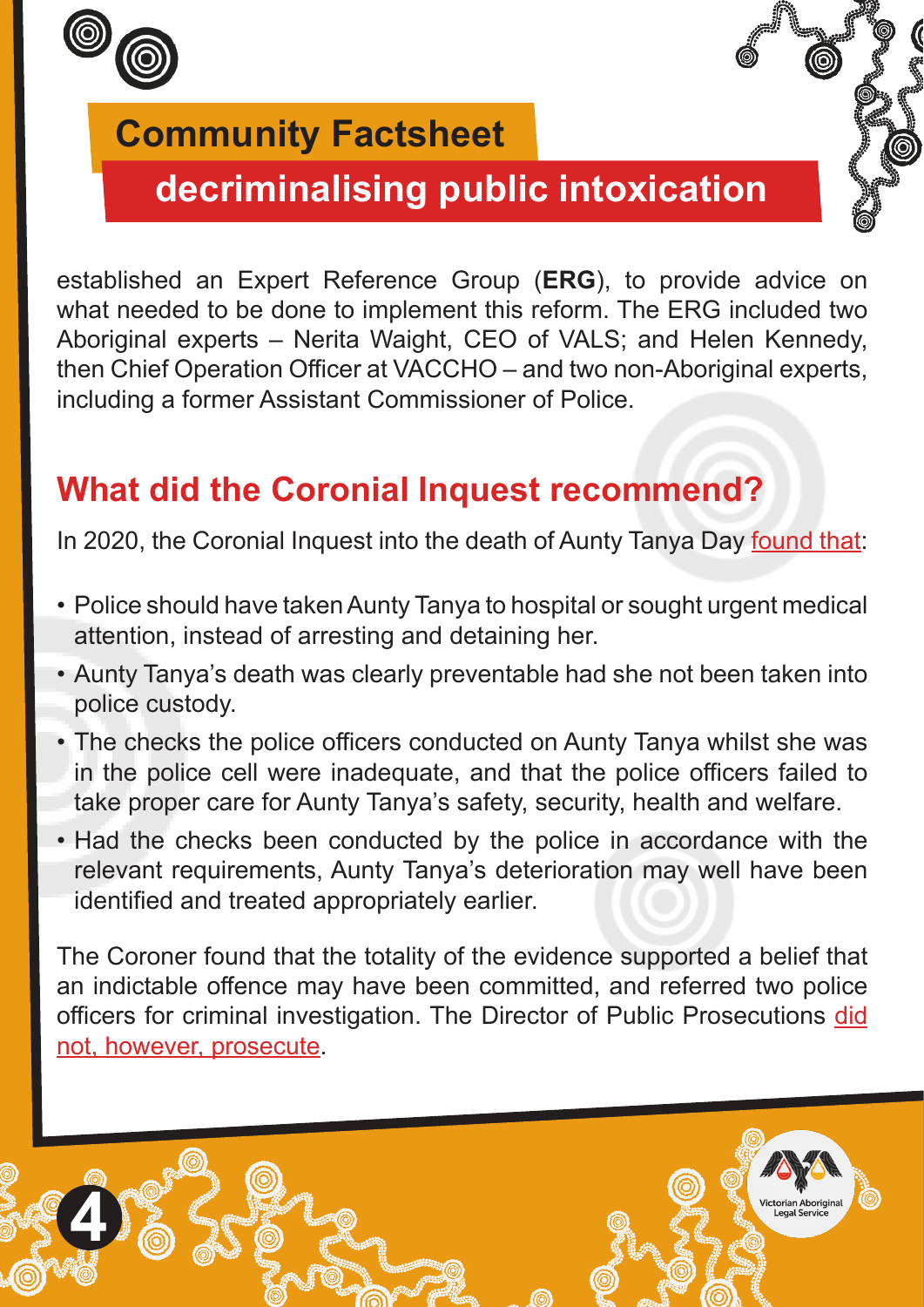

# **decriminalising public intoxication**

The Corner also recommended that the offence of public intoxication be decriminalised, which the Victorian Government committed to do in August 2019.

# **What did the Expert Reference Group recommend?**

Over 12 months, the ERG carried out extensive research and consultation with key stakeholders, including Aboriginal organisations, Victoria Police, Ambulance Victoria, and other health authorities.

The **ERG** reported back to the Government in August 2020 yet the Victorian Government still has not yet responded in detail to the ERG recommendations. **Their lack of response will invariably cause difficulties as the sector grapples with forming an appropriate health response without understanding the Victorian Government's position and expectations.** 

The ERG made 86 recommendations on decriminalising public intoxication and establishing a public health response. VALS supports some, but not all of these recommendations.

Key ERG recommendations supported by VALS include:

- The criminal offence of public intoxication should be decriminalised.
- No one should be detained in a police cell solely for being intoxicated in public (this means that Victoria should not give police protective custody powers).

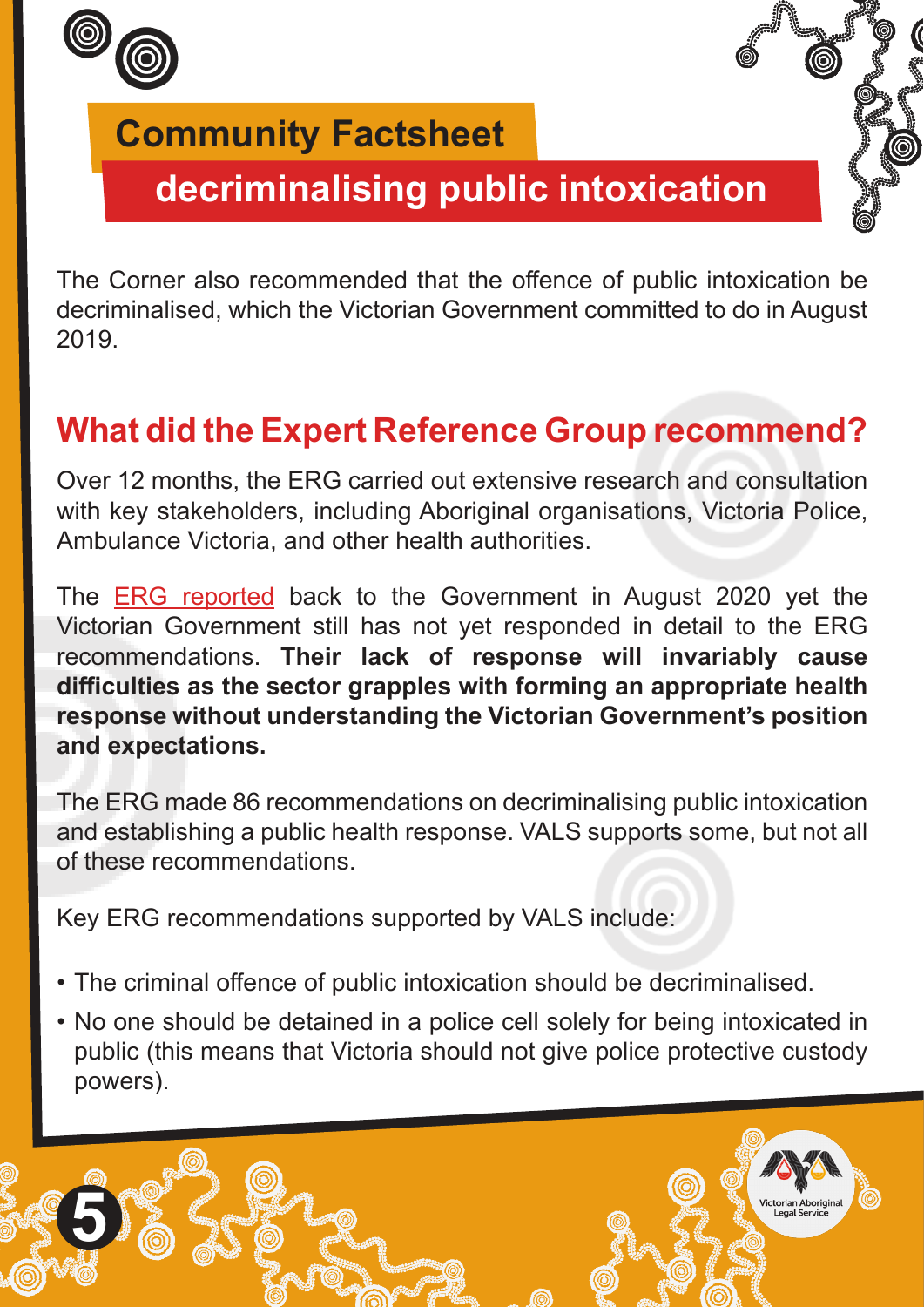

**6**

## **Community Factsheet**

# **decriminalising public intoxication**

• Individuals who are intoxicated in public and are transported to a safe place to sober up, should, in general, be transported to their home or another private residence. If this is not an option, they could also be transported to a health or sobering service, an emergency centre or a rural trauma and urgent care centre.

## **What is VALS' position on decriminalising public intoxication?**

VALS' position on decriminalising public intoxication differs to some of the ERG recommendations. In particular, we support the [position of the Day](https://www.hrlc.org.au/news/2021/12/17/trial-sites-to-test-health-response-to-public-drunkenness-announced-day-family-respond) [family](https://www.hrlc.org.au/news/2021/12/17/trial-sites-to-test-health-response-to-public-drunkenness-announced-day-family-respond) that **police should not be involved in a public health response to public intoxication.** 

Transitioning from a criminal justice to a health response requires cultural, institutional and system reform. It requires significant investment in healthbased services, including outreach services, sobering centres and adequate transport capacity. Inadequate funding of the health response must not be used as an excuse to justify involvement of police and/or more extensive police powers.

Aboriginal self-determination must be at the forefront of the new health response, and must be central during the reform process. Aboriginal and/ or Torres Strait Islander communities must be empowered to develop and implement Aboriginal-led responses that are culturally safe and tailored to the needs of local communities.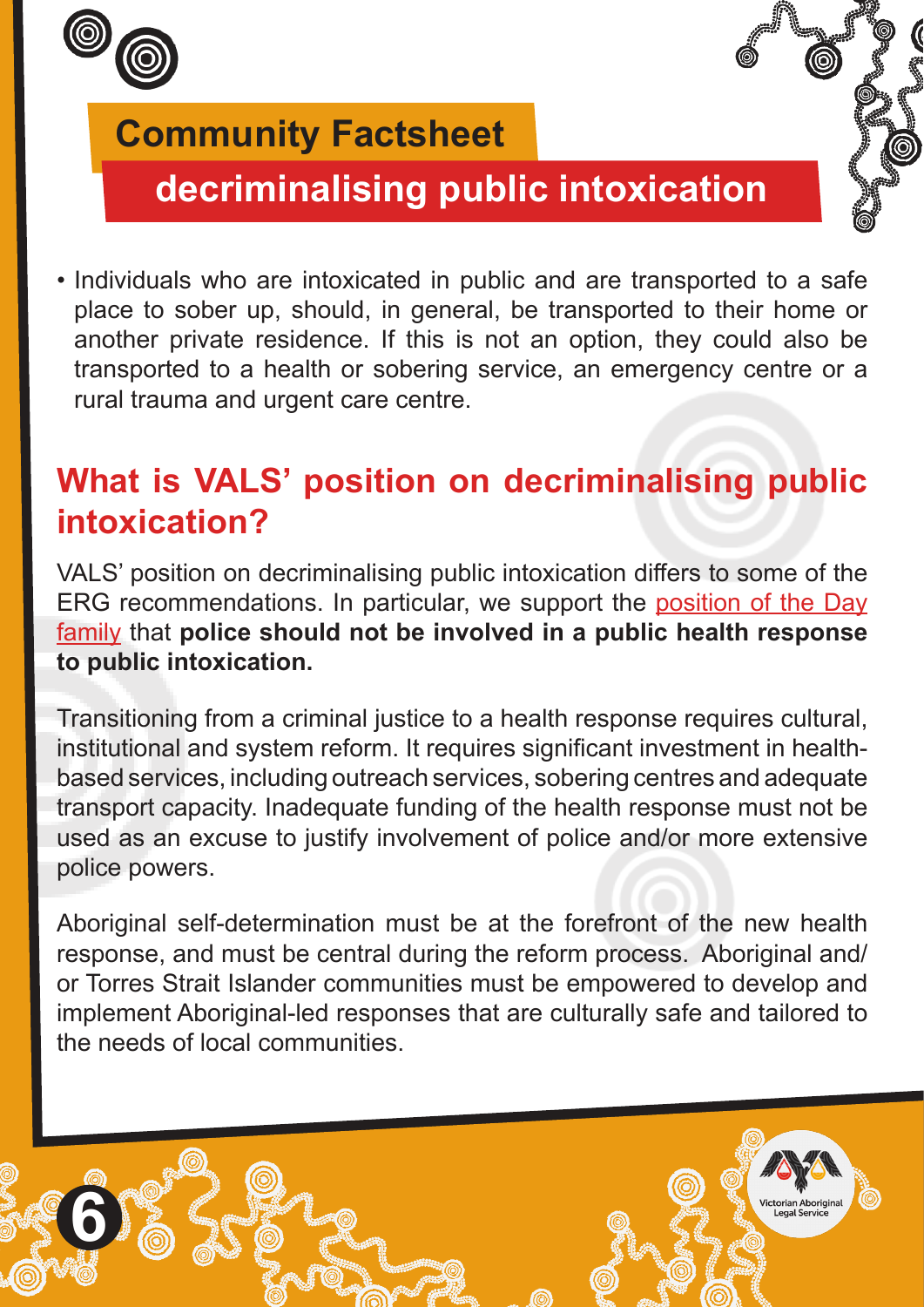

**decriminalising public intoxication**

## **What is VALS' position on any new powers for First Responders?**

If Victoria Police are involved in the public health response, they should only be involved as a **last resort and their role should be strictly limited:** 

- The threshold for police involvement (including a referral to police), must be high, where there is a "[serious and imminent risk of significant harm to](https://files.justice.vic.gov.au/2021-06/Seeing%20the%20Clear%20Light%20of%20Day%20ERG%20report.pdf?knP0AlzuQ27Ml_bI_PgjdeHk_3YdD7vt=#page=51) [the intoxicated individual or other individuals.](https://files.justice.vic.gov.au/2021-06/Seeing%20the%20Clear%20Light%20of%20Day%20ERG%20report.pdf?knP0AlzuQ27Ml_bI_PgjdeHk_3YdD7vt=#page=51)"
- They should not have the power to detain someone in a public place whilst they identify a safe place where the person can sober-up.
- They should only be able to provide transport to an intoxicated individual in strictly limited circumstances. If police provide transport, they must be required to notify the VALS Custody Notification Service.

The ERG also recommended that as a last resort, there may be instances where health personnel (not including staff at Sobering Services) will need to detain an individual who is intoxicated in public.

**VALS strongly opposes detention of intoxicated individuals by health personnel.** 

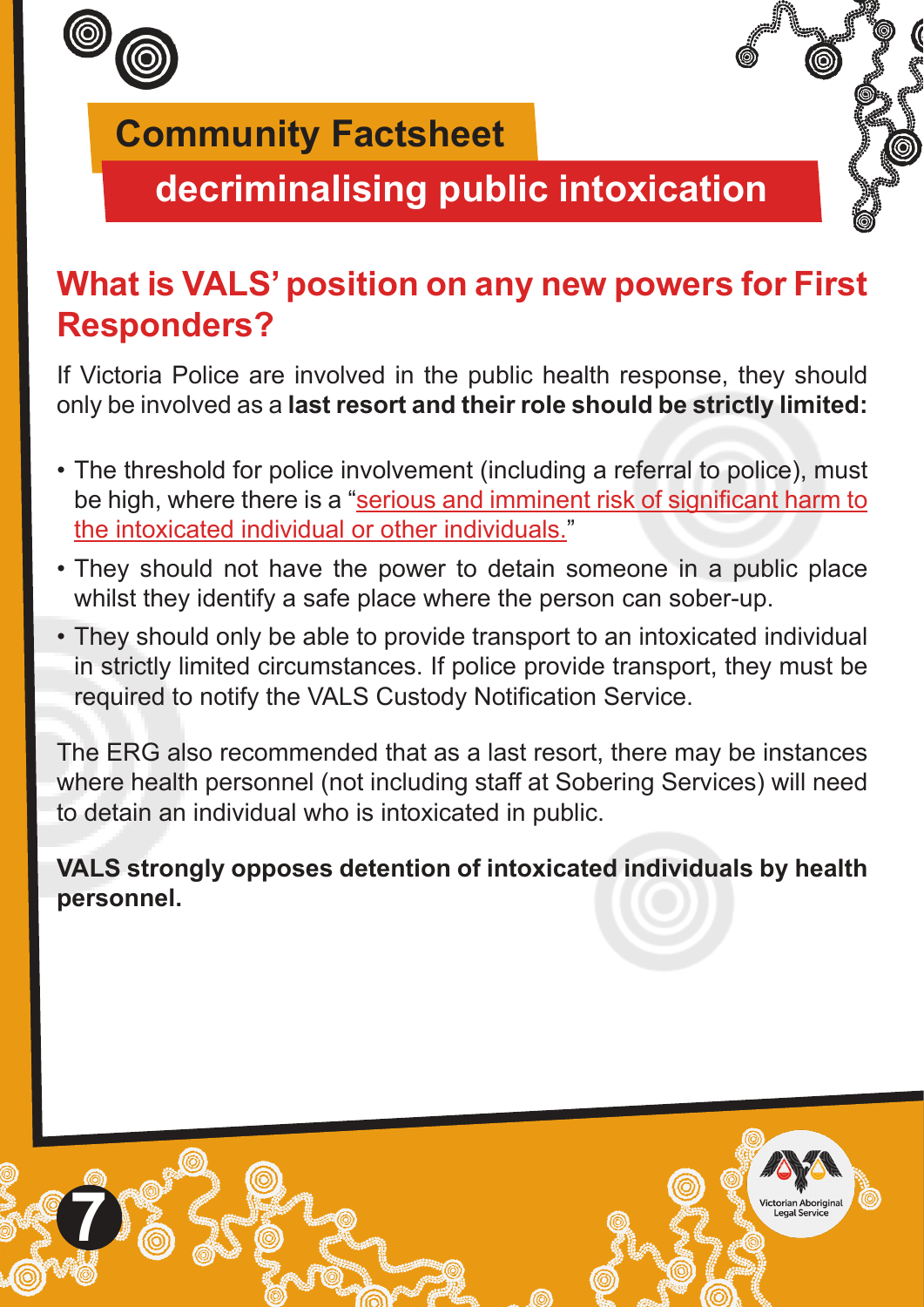

**decriminalising public intoxication**

# **What is VALS' position on safeguards and accountability for First Responders?**

If Victoria Police are given new powers to respond to public intoxication, there must be robust safeguards and accountability mechanisms, to ensure that this power is not abused:

- If police are given a power to detain individuals while they identify a safe place for the person to sober up, it should only be exercised if there is ["a](https://files.justice.vic.gov.au/2021-06/Seeing%20the%20Clear%20Light%20of%20Day%20ERG%20report.pdf?knP0AlzuQ27Ml_bI_PgjdeHk_3YdD7vt=#page=10) [serious and imminent risk of significant harm to the intoxicated individual](https://files.justice.vic.gov.au/2021-06/Seeing%20the%20Clear%20Light%20of%20Day%20ERG%20report.pdf?knP0AlzuQ27Ml_bI_PgjdeHk_3YdD7vt=#page=10) [or other individuals."](https://files.justice.vic.gov.au/2021-06/Seeing%20the%20Clear%20Light%20of%20Day%20ERG%20report.pdf?knP0AlzuQ27Ml_bI_PgjdeHk_3YdD7vt=#page=10) Any new detention powers must be limited to a maximum duration of 60 minutes
- Police must be bound by comprehensive legislation, regulations, guidelines, policies and procedures, to ensure that police discretion is applied appropriately and reasonably to all members of the community.
- Police must be provided with training (including ongoing refresher training) on: cultural awareness; systemic racism; unconscious bias; culturally appropriate service delivery; mental health and disability; de-escalation and conflict resolution.
- Any charges that arise from a public intoxication incident, including any charges relating to assault police, must be authorised by an Inspector.
- Police must be required to keep detailed and publicly available disaggregated data on:
	- All public intoxication incidents involving police.
	- Any enquiries made by police to locate a safe place for the intoxicated person.

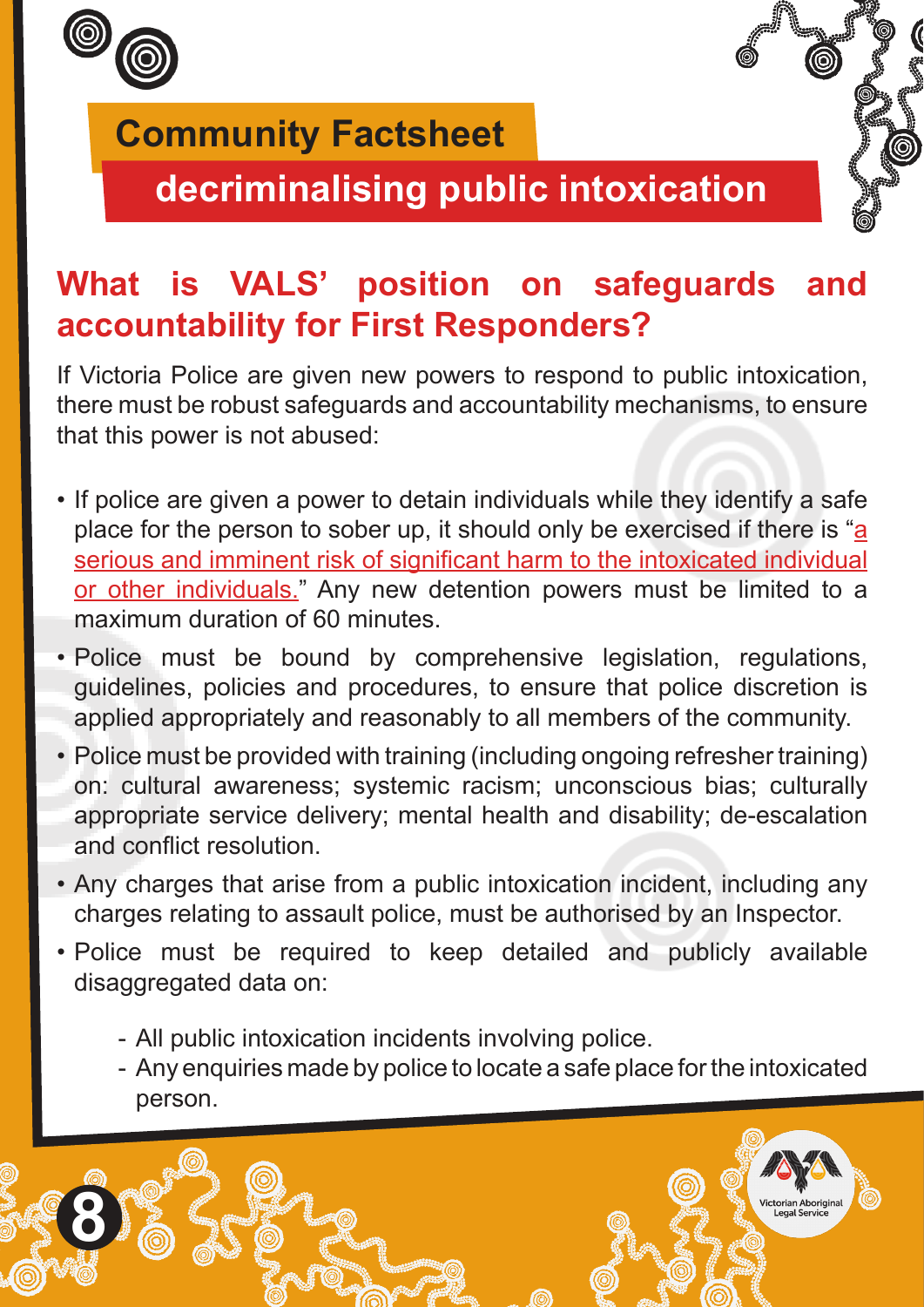

# **decriminalising public intoxication**

- Use of "move on" powers to direct an intoxicated person to leave a public place.
- Any arrest that is made in relation to a person who is intoxicated in public, including for assault police or other minor offences.

In addition, VALS supports the ERG recommendation that the Victorian Government should empower an oversight body to adjudicate complaints and conduct investigations in relation to the implementation of the public intoxication reforms.

## **Where is the reform up to now?**

In February 2021, the [Government passed a law to decriminalise public](https://www.premier.vic.gov.au/historic-laws-passed-decriminalise-public-drunkenness) [intoxication](https://www.premier.vic.gov.au/historic-laws-passed-decriminalise-public-drunkenness). The law will come into effect in November 2022. Until then, public intoxication is still a criminal offence in Victoria and Aboriginal people are still being arrested and detained for being intoxicated in public.

In December 2021, the Government [announced](https://www.premier.vic.gov.au/delivering-health-based-response-public-drunkenness) that it will trial the new public health response in Shepparton, Dandenong, Castlemaine and the City of Yarra (Melbourne). The trials are due to commence in the first part of 2022.